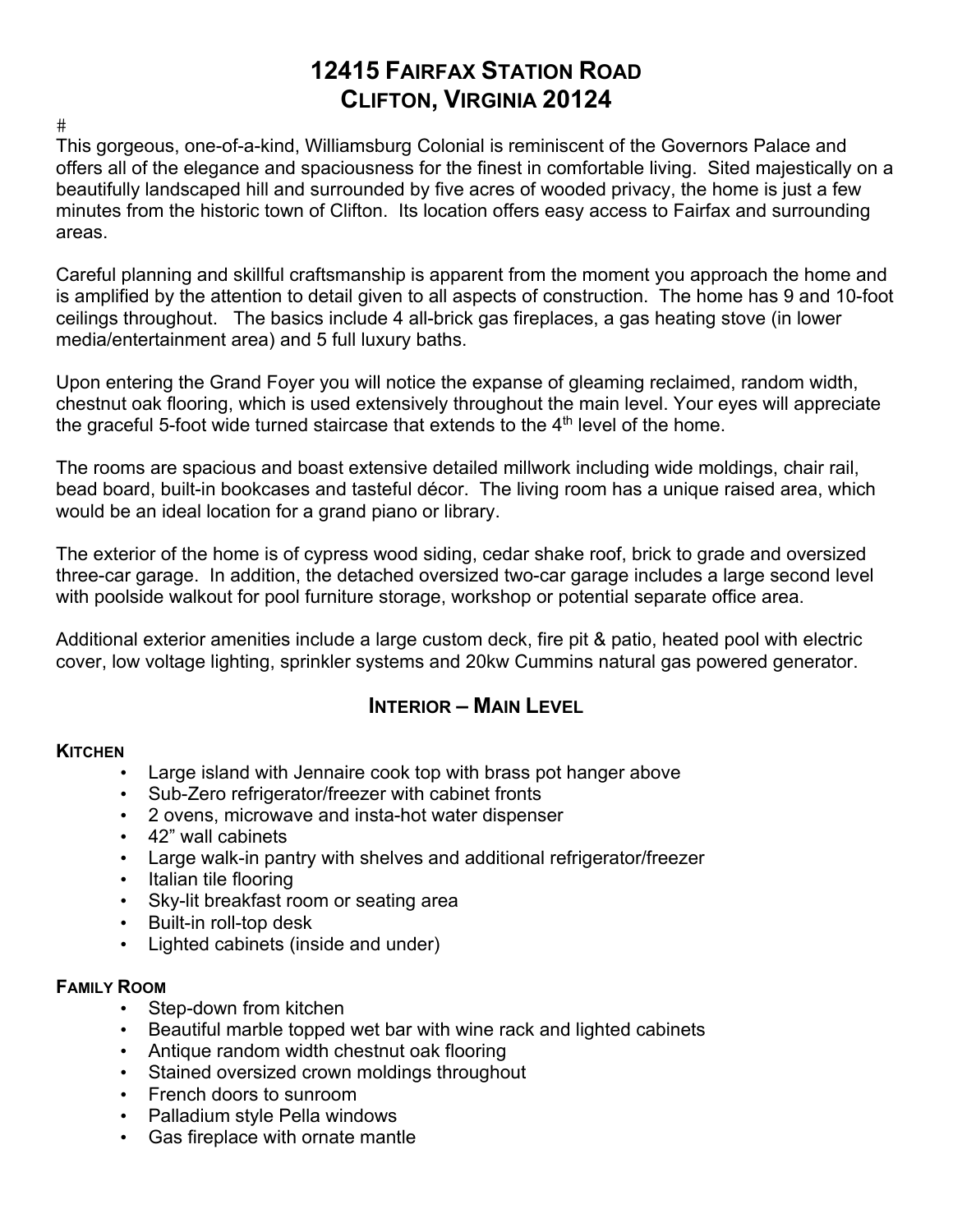#### **DEN/OFFICE**

• Currently purposed as a home office but could be used as a guest bedroom with an adjacent full bath

#### **DINING ROOM**

- Large, elegant and tasteful
- All brick gas fireplace with mantle
- Antique random width chestnut oak flooring
- Oversized crown and chair moldings
- Designer 5" shutters

#### **LIVING ROOM**

- Hand made bricks highlight the gas fireplace
- Antique random width chestnut oak flooring
- Built-in custom bookcases
- Heavy crown/dental molding

#### **GRAND FOYER**

- Huge 21' x 20' open reception area with leaded glass entry doors
- $\cdot$  5' wide turned staircase that extends to the 4<sup>th</sup> level of the house
- Elegant chandelier
- French doors to living room
- Heavy crown, dental and chair molding

#### **SUNROOM**

- Custom all brick floor
- Strategically located with expansive views of pool and landscaping
- Two walls of glass including three large sliding doors
- 52" ceiling fan

# **INTERIOR – UPPER LEVELS**

#### **MASTER SUITE**

- Sitting area with cathedral ceiling
- All brick gas fireplace with mantle
- Four closets in dressing area
- Master bath includes ceramic tile throughout, frameless glass shower door and wall, Jacuzzi tub, granite tops, exposed brick wall and large sky-lite
- Dedicated hot water heater
- Karastan carpeting

#### **ADDITIONAL BEDROOM SUITES**

- Two large bedrooms with large closets
- Private baths for each with frameless shower doors, marble tops and extensive millwork
- One bedroom has Karastan carpeting and the other has solid walnut flooring

#### **LAUNDRY/GIFT WRAPPING ROOM**

- 9' x 16' laundry room with Whirlpool front loader machines on pedestals
- Ample built in cabinetry including laundry tub
- Gift wrapping staging area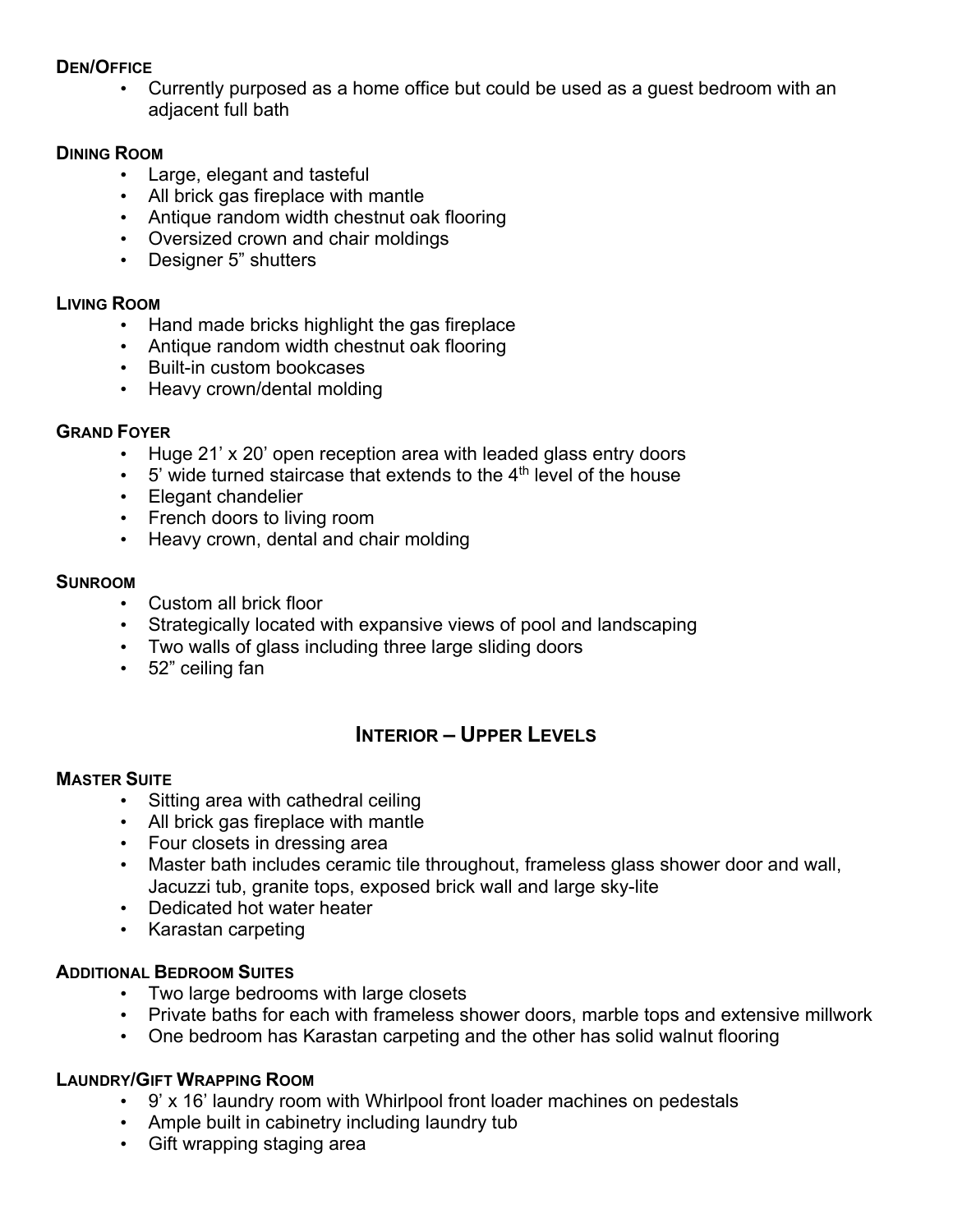#### **TOP LEVEL**

- Two large superbly finished rooms that could be used as bedrooms, teen area or nanny suite
- Large walk-in cedar closet
- Two large walk-in, lighted and shelved storage areas

### **INTERIOR – LOWER LEVEL**

#### **MEDIA/ENTERTAINMENT AREA**

- Grand hallway entrance from garage with bead board millwork and coat hooks
- French door walkout to large brick patio
- Fully appointed theater and media room with 9' viewing screen
- Pool Table and accessories
- Separate exercise room with wall mounted TV
- Full bath

#### **GARAGE**

- Oversize beautifully finished 3 car garage
- Custom millwork throughout
- Custom cabinetry and large fully appointed work bench
- Custom floor
- Electric garage door openers

### **EXTERIOR**

#### **RESIDENCE**

- Cypress siding with brick to grade construction
- Cedar shake roof
- Insulated Pella windows throughout
- Oversized rain gutters and downspouts. Gutter Helmut throughout
- Approximately 1500 square foot custom deck
- Fire-pit on large dry stack patio

#### **DETACHED OVERSIZED TWO-CAR GARAGE**

- All brick construction
- Second level poolside walkout. Great for workshop, pool furniture storage or additional potential office
- Electric door openers

#### **IN-GROUND HEATED POOL**

- Automatic pool cover for summer
- Solid LoopLoc winter cover
- Polaris pool vacuum cleaner
- Heated with auxiliary 1000 gal underground propane tank
- All recent pool mechanical equipment

#### **LANDSCAPING**

- Elegant all brick illuminated entrance gates
- Gracious approach to residence via paved winding drive through wooded landscape
- Extensive use of brick walls, river rock and slate throughout entire property
- Low voltage lighting
- Underground irrigation systems
- Abundant parking